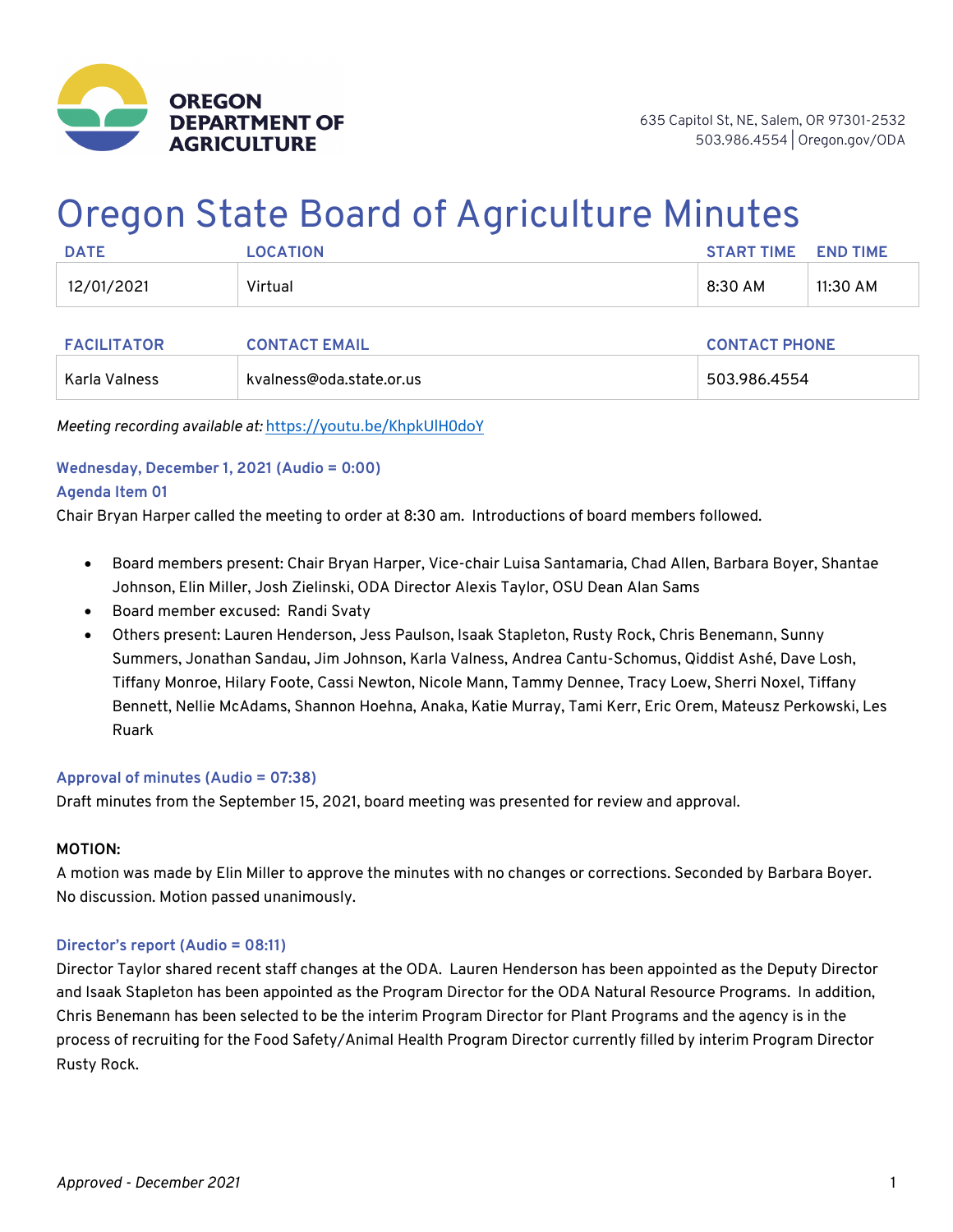Agencies continue to prepare to re-open state buildings to the public on January 1, 2022. Most staff will continue to work remotely or will plan to work a hybrid schedule of office and remote work. We are planning for in-person meetings next year which will include a hybrid option for virtual participation.

The announcement by the Governor's office of the new Board of Agriculture members should be made this week. Anticipate the new members will be at the next meeting.

Governor Kate Brown has called a special legislative session on December 13. On the agenda will be rent assistance programs and a disaster relief package.

## **Proposed Portland Water Bureau Project Update (Audio = 19:17)**

ODA's Land Use & Water Planning Coordinator Jim Johnson continues to monitor the proposed project and has made a visit to the proposed site. The proposed site is in a high-density nursery area on high quality agricultural land. The City of Portland has a target date of Spring 2022 to file an application with Multnomah County for the proposed project. Once an application has been filed and open for public comment the Board workgroup will convene as necessary for an update.

# **Agenda Item 02 – Oregon Department of Agriculture budget and legislative updates (Audio = 22:07)**

Deputy Director Lauren Henderson discussed the ODA's 2021-2023 budget. This budget is one of the best the agency has had in a long time. The agency budget is at \$143 million with approximately one-half of the budget supported by Other Funds. Lottery Funding is back to previous levels. The agency has hired new staff in many areas and is working to fill vacant positions. The agency is working to implement programs and resources from the Legislative session. Deputy Henderson also reported the agency is beginning work on the 2023-2025 budget development and legislative concepts are typically due in April 2022. The ODA plans to engage stakeholders with ideas around legislative concepts and program package options for input. During the upcoming February 2022 short legislative session, the agency will provide updates as requested. We anticipate discussions around hemp and cannabis to continue.

#### **Agenda Item 03 – Oregon Agricultural Heritage Program (Audio = 39:06)**

Nellie McAdams and Chad Allen gave an update on the Oregon Agricultural Heritage Program (OAHP) established in 2017 to develop programs to protect farm and ranch land, keep it in production and enhance its natural resources which includes four grant programs 1) working land easements 2) conservation management plans 3) succession planning and 4) technical assistance. The OAHP is administered by the Oregon Watershed Enhancement Board (OWEB) and is ready to be implemented but has yet to be funded.

Shantae Johnson provided and update to the board on the Black Oregon Land Trust (BOLT) program. The BOLT program will acquire land for Black farmers & land tenders to steward with security. These efforts will preserve agricultural practices, enable Black farmers to provide fresh, healthy food for their family's communities, and build generational wealth and equity.

Director Taylor shared the Board's policy statement on Working Lands Conservation Easements is available in Resolution 315. All active Board of Agriculture Resolutions are available on the ODA website.

#### Resource:

- Oregon Agricultural Heritage Program information sheet
- Oregon Agricultural Trust presentation
- Black Oregon Land Trust presentation